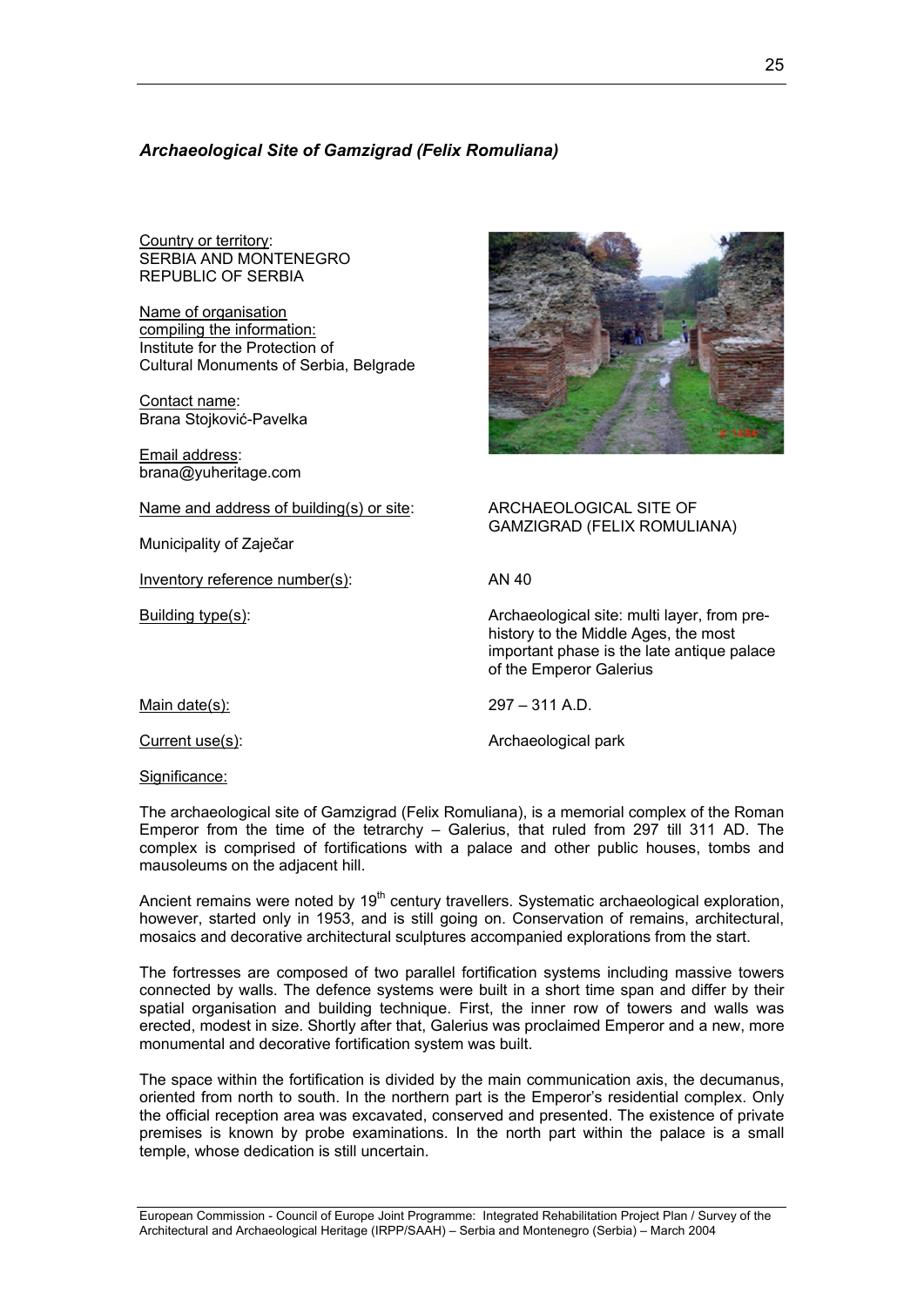In the south part of the fortified space are buildings of public character – Jupiter Temple, *thermae*, and *horreum*. Only the Jupiter temple has been archaeologically excavated, while the research in the *thermae* is still going on. Other buildings in the southern part are only identified by probe examinations.

On the hill Magura, about one kilometre to the east of the palace, is a group of commemorative structures, including the remains of a mausoleum and monument dedicated to Emperor Galerius and his mother Romula. The traces of the ancient road is visible nearby, next to the remains of a Tetrapylon.

The architecture of the Imperial complex is rich in materials, has high quality of decorative architectural sculpture of pillars, capitals, walls, as well as sculptural decoration. Especially beautiful are the floor mosaics which, for the choice of motives and the exceptional quality of the material, are among the most significant in the whole Roman Empire. The spatial composition of the buildings of the fortified Imperial Palace and Memorial is unique. The realisation of this complex is based on a clearly defined ideological programme by the inspirer and builder, the Roman Emperor Galerius.

# Categories of significance:

## Of outstanding national importance

Archaeological site of Gamzigrad – Romuliana, is a cultural property of exceptional significance for the Republic of Serbia. It is on the national Tentative List of sites to be nominated for inscription on the UNESCO World Heritage List.

#### Categories of ownership or interest:

State property.

# Documentation and bibliographic references:

#### Documentation

Technical and photo documentation is stored in the Institute for the Protection of Cultural Monuments of Serbia and Archaeology Institute of Serbian Academy of Arts and Sciences.

# Bibliography

- 1. Mano-Zisi Đ., Le castrum de Gamzigrad et ses mosaiques, Archaeologia Yugoslavica II, Beograd 1956.
- 2. Čanak-Medić M., Gamzigrad, une résidence fortifiée provenant du Bas-Empire, Zbornik radova Vizantološkog instituta XIII, Beograd 1971.
- 3. Čanak-Medić M., Le palais de l'epoque de la basse antiquité pres de Gamzigrad, Actes de XIV<sup>e</sup> Congrés international des études byzantines, Septembre 1971, Bucarest 1976.
- 4. Čanak-Medić M., Gamzigrad, kasnoantička palata Arhitektura i prostorni sklop, Saopštenja XI, Beograd 1978.
- 5. Srejović D., Two Memorial Monuments of Roman Palatial Architecture: Diocletianus palace in Split and Galerius palace at Gamzigrad, Archaeologia Yugoslavica XXII-XXIII, Beograd 1982-1983.

European Commission - Council of Europe Joint Programme: Integrated Rehabilitation Project Plan / Survey of the Architectural and Archaeological Heritage (IRPP/SAAH) – Serbia and Montenegro (Serbia) – March 2004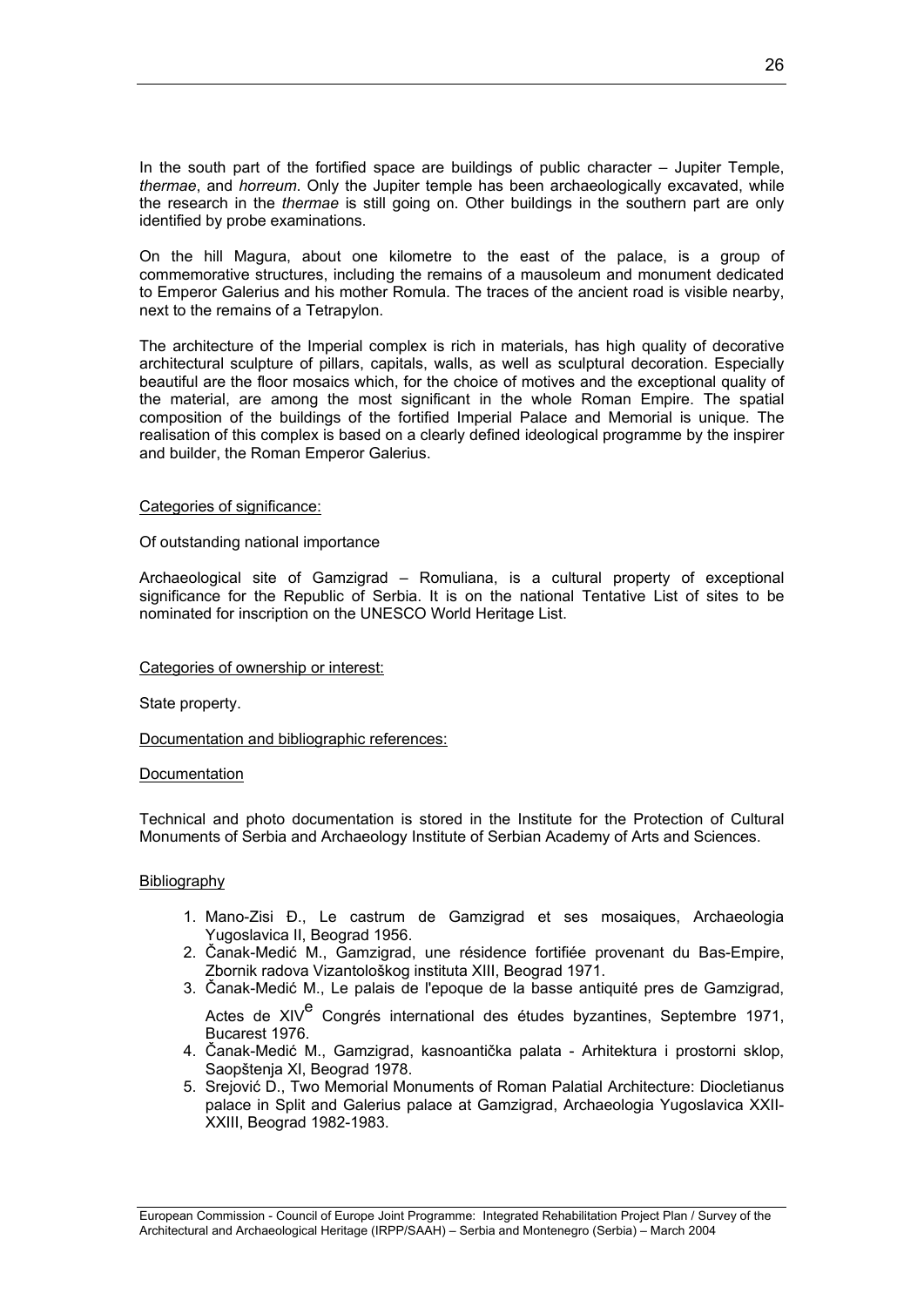- 6. Srejović D., Dve kasnoantičke carske palate u Jugoslaviji: Dioklecijanova palata u Splitu i Galerijeva palata u Gamzigradu, Glas Srpsle akademije nauka i umetnosti CCCXLIII, Odeljenje istorijskih nauka 5, Beograd 1986.
- 7. Duval N., Le site de Gamzigrad (Serbie) est-il le palais de retraite de Galere?, Bulletin de la Société nationale des antiquaires de france, 1987.
- 8. Srejović D., Felix Romuliana, il palazzo di Galerio a Gamzigrad, L'umana avventura IV/12, 1989.
- 9. Srejović D., Die Darstellung der Tetrarchen am Osttor der Jüngeren Fortifikation von Romuliana, Zbornik Filozofskog fakulteta XVII, Beograd 1991.
- 10. Srejović D., Felix Romuliana Galerijev ideološki testament, Rimski carski gradovi i palate u Srbiji, Beograd 1993.
- 11. Srejović D., Vasić Č., Imperial Mausolea and Consecration Memorials in Felix Romuliana (Gamzigrad, East Serbia), Belgrade 1994.
- 12. Čanak-Medić M., Spatial development of Romuliana within the Late Roman Court Architecture, The Age of Tetrarchs, ed. Srejović D., Belgrade 1995.
- 13. Srejović D., Diva Romula, Divus Galerius, The Age of Tetrarchs, ed. Srejović D., Belgrade 1995.
- 14. Vasić Č., Chronological Relations of Palace and Fortification System of Gamzigrad, The Age of Tetrarchs, ed. Srejović D., Belgrade 1995.

### Condition:

Very bad – Lack of funding hinders systematic conservation works, which leads to a deterioration of the structures, exposed to weather and sudden changes of temperature. It is necessary to study the possibility of protecting the palace and its mosaics by an appropriate shelter. A continuous maintenance is also needed.

Risk:

## Condition risk:

Under repair **-** The fortified imperial palace is under constant survey of conservers, from the very beginning of the archaeological excavations. However, lack of funding prevented its presentation.

#### Technical assessment and costing:

Financing of conservation and presentation of the architecture and mosaics of the archaeological site, until year 1990, was made at the state budget level. Since 1990, the funding was reduced and irregular. For the year 2003, an amount of 30.000,00€ was provided.

#### Ownership:

The archaeological site of Gamzigrad – Romuliana is owned by the State.

#### Occupation:

The Archaeological site Gamzigrad – Romuliana has been used as an archaeological park and it is possible to use it as an attractive place, in order to improve the tourist attraction to the region.